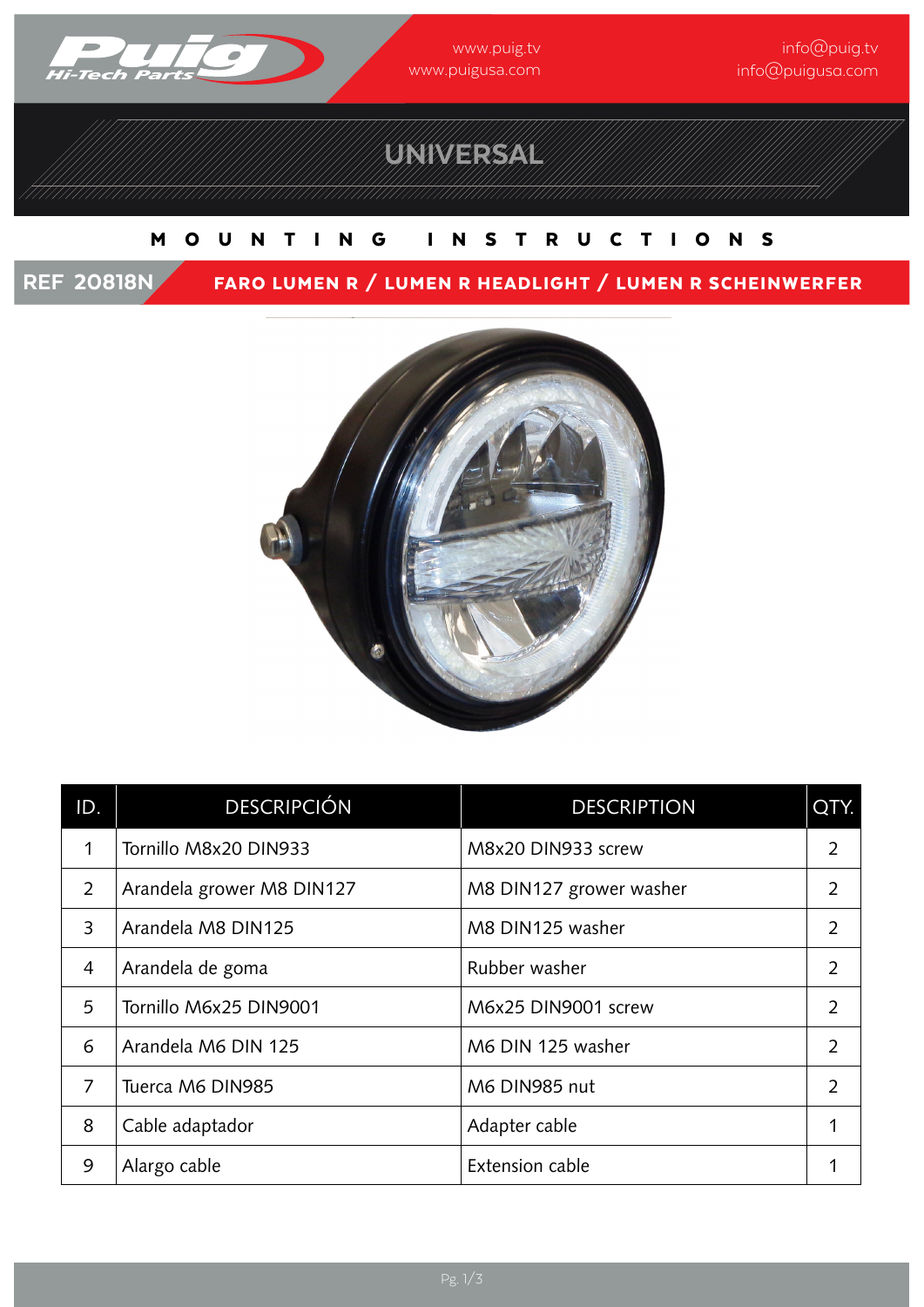

# UNIVERSAL

### MOUNTING INSTRUCTIONS

REF 20818N FARO LUMEN R / LUMEN R HEADLIGHT / LUMEN R SCHEINWERFER